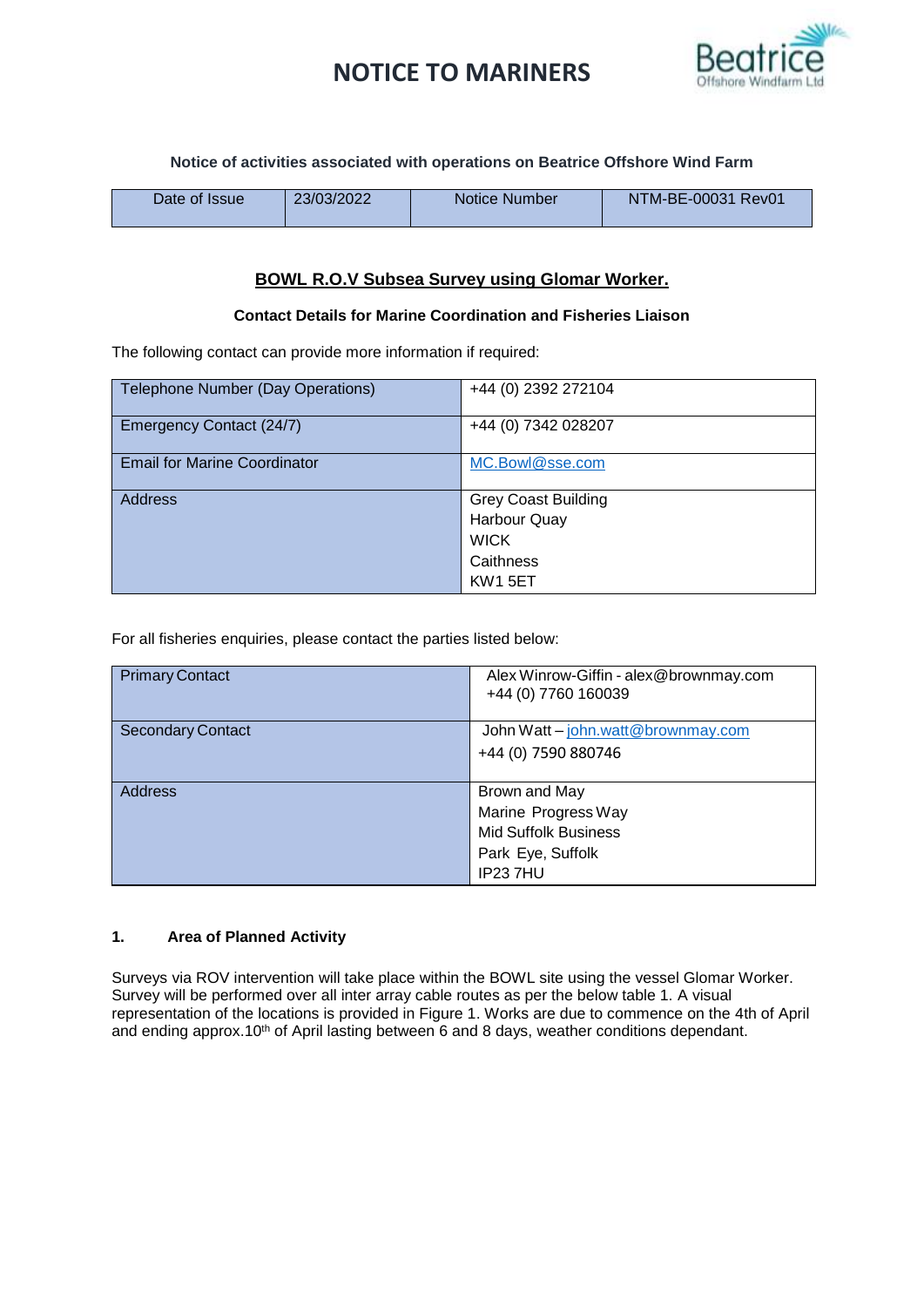



*Figure 1- Array Cable Routes for Survey (Scope E)*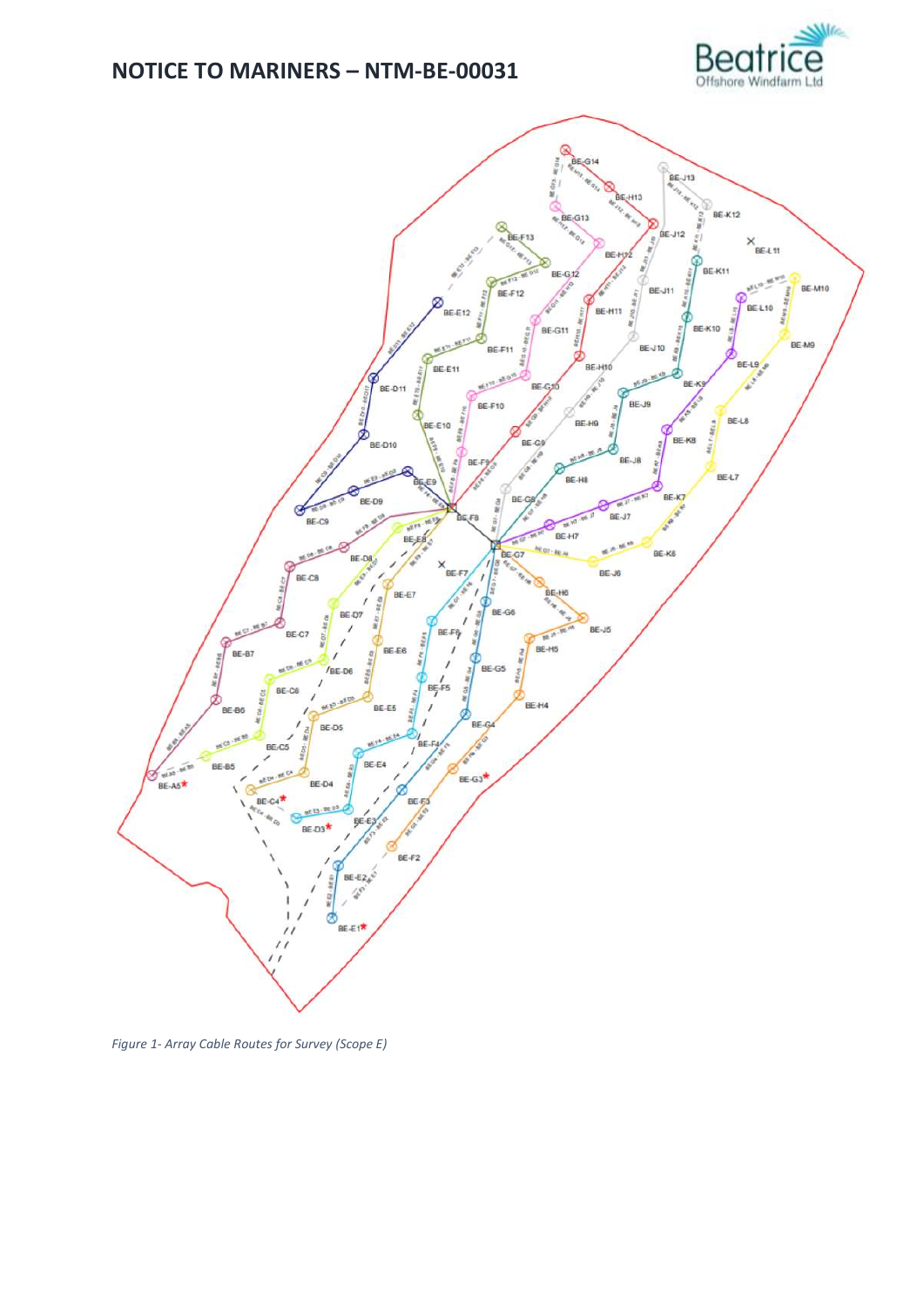

*Table 1- Scope E Cable Survey Routes*

| <b>Inter-Array Cable</b> | <b>String</b> | <b>KP1 (m)</b> | <b>KP2 (m)</b> | Range(m) |
|--------------------------|---------------|----------------|----------------|----------|
| BE-H6-BE-J5              | Amber         | 0.06           | 1.51           | 1450     |
| BE-G7-BE-H6              | Amber         | 0.05           | 1.6            | 1550     |
| BE-J5-BE-H5              | Amber         | 0.05           | 1.29           | 1240     |
| BE-G3-BE-F2              | Amber         | 0.05           | 1.2            | 1150     |
| BE-F2 - BE-E1            | Amber/Blue    | 0.05           | 1.9            | 1850     |
| BE-G7-BE-G6              | Blue          | 0.03           | 1.2            | 1170     |
| BE-G6-BE-G5              | Blue          | 0.05           | 1.24           | 1190     |
| BE-G5-BE-G4              | Blue          | 0.05           | 1.24           | 1190     |
| BE-F3-BE-E2              | Blue          | 0.05           | 1.6            | 1550     |
| BE-G7-BE-F6              | Cyan          | 0.05           | 2.5            | 2450     |
| BE-F6-BE-F5              | Cyan          | 0.05           | 1.24           | 1190     |
| BE-E4-BE-E3              | Cyan          | 0.05           | 1.2            | 1150     |
| BE-E3-BE-D3              | Cyan          | 0.05           | 1.3            | 1250     |
| BE-F8-BE-E7              | Gold          | 0.05           | 2.1            | 2050     |
| BE-E7-BE-E6              | Gold          | 0.05           | 1.24           | 1190     |
| BE-D5-BE-D4              | Gold          | 0.05           | 1.24           | 1190     |
| BE-D4-BE-C4              | Gold          | 0.05           | 1.24           | 1190     |
| BE-H8-BE-J8              | Teal          | 0.67           | 1.08           | 410      |
| BE-G7-BE-H8              | Teal          | 0.05           | 2.1            | 2050     |
| BE-F8-BE-E8              | Lime          | 0.05           | 1.15           | 1100     |
| BE-E8-BE-D7              | Lime          | 0.05           | 2.1            | 2050     |
| BE-D7-BE-D6              | Lime          | 0.05           | 1.25           | 1200     |
| BE-D6-BE-C6              | Lime          | 0.05           | 1.25           | 1200     |
| BE-C6-BE-C5              | Lime          | 0.05           | 1.24           | 1190     |
| BE-C5-BE-B5              | Lime          | 0.05           | 1.25           | 1200     |
| BE-G7-BE-H7              | Violet        | 0.05           | 1.25           | 1200     |
| BE-H7-BE-J7              | Violet        | 0.05           | 1.25           | 1200     |
| BE-J7-BE-K7              | Violet        | 0.05           | 1.25           | 1200     |
| BE-F8-BE-D8              | Maroon        | 0.05           | 1.25           | 1200     |
| BE-D8-BE-C8              | Maroon        | 0.05           | 1.35           | 1300     |
| BE-C8-BE-C7              | Maroon        | 0.05           | 1.22           | 1170     |
| BE-B7-BE-B6              | Maroon        | 0.05           | 1.22           | 1170     |
| BE-E9-BE-D9              | Navy          | 0.05           | 1.35           | 1300     |
| BE-C9-BE-D10             | Navy          | 0.05           | $\overline{2}$ | 1950     |
| BE-J6-BE-K6              | Yellow        | 0.03           | 1.21           | 1180     |
| BE-K6-BE-L7              | Yellow        | 0.25           | 2.5            | 2250     |
| BE-G7-BE-J6              | Yellow        | 0.05           | 2.25           | 2200     |
| BE-K8-BE-L9              | Violet        | 1.06           | 1.92           | 860      |
| BE-L9-BE-L10             | Violet        | 0.4            | 0.98           | 580      |
| BE-L8-BE-M9              | Yellow        | 0.06           | 0.97           | 910      |
| BE-L10 - BE-M10          | Violet/Yellow | 0.03           | 0.54           | 510      |
| BE-K7-BE-K8              | Violet        | 0.05           | 1.225          | 1175     |
| BE-M9-BE-M10             | Yellow        | 0.05           | 1.45           | 1400     |
| BE-A5 - BE-B5            | Lime/Maroon   | 0.05           | 1.44           | 1390     |
| BE-F8-BE-E10             | Olive         | 0.05           | 2.22           | 2170     |
| BE-E10-BE-E11            | Olive         | 0.05           | 1.25           | 1200     |
| BE-E11-BE-F11            | Olive         | 0.05           | 1.29           | 1240     |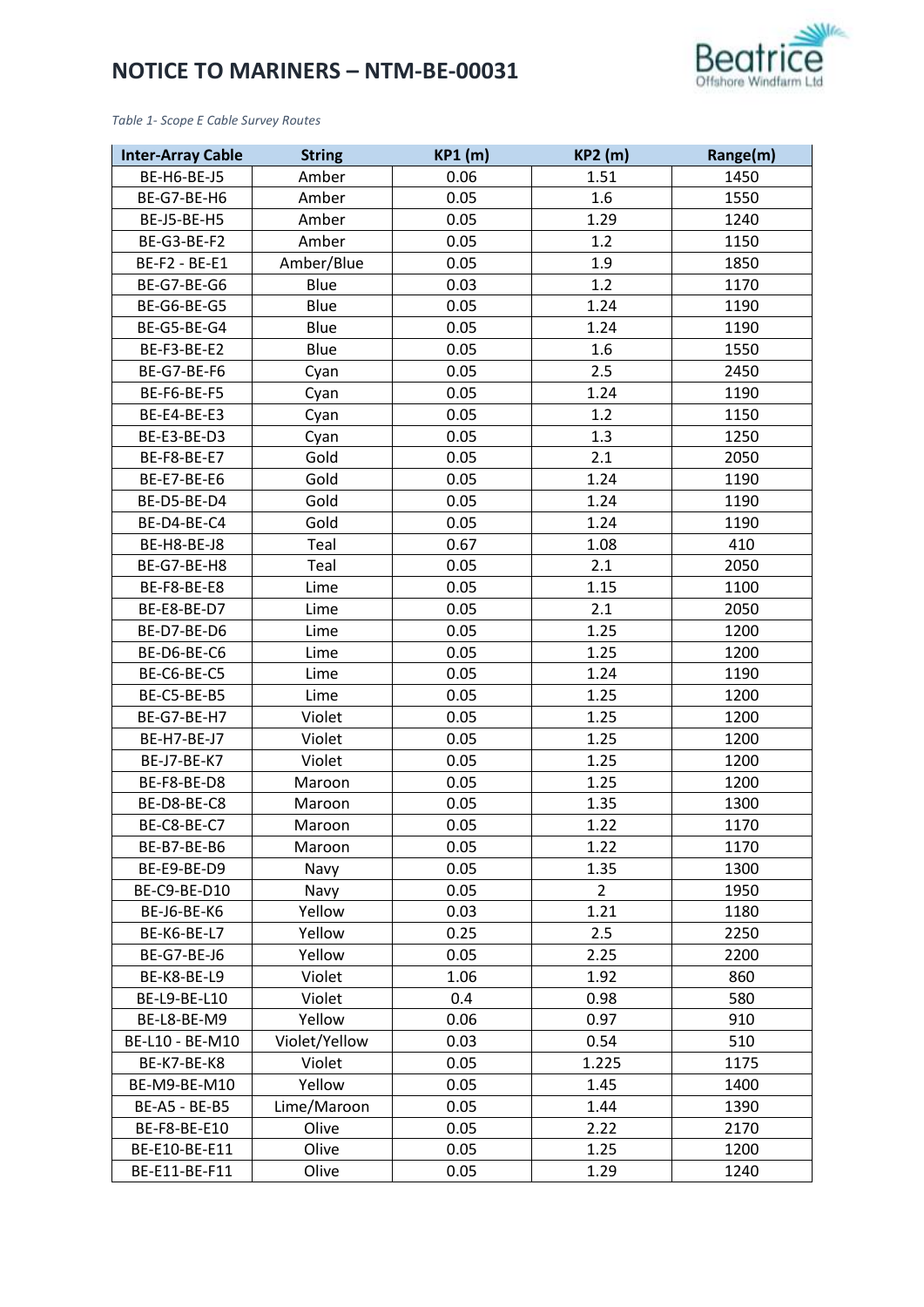

| BE-F12-BE-G12 | Olive      | 0.05 | 1.29  | 1240 |
|---------------|------------|------|-------|------|
| BE-K9-BE-K10  | Teal       | 0.05 | 1.25  | 1200 |
| BE-K10-BE-K11 | Teal       | 0.05 | 1.257 | 1207 |
| BE-D10-BE-D11 | Navy       | 0.05 | 1.24  | 1190 |
| BE-D11-BE-E12 | Navy       | 0.05 | 2.1   | 2050 |
| BE-G10-BE-G11 | Pink       | 0.05 | 1.23  | 1180 |
| BE-G11-BE-H12 | Pink       | 0.05 | 2.5   | 2450 |
| BE-G13-BE-G14 | Pink       | 0.05 | 1.23  | 1180 |
| BE-E12-BE-F13 | Olive/Navy | 0.05 | 2.1   | 2050 |
| BE-H11-BE-J12 | Red        | 0.39 | 2.03  | 1640 |
| BE-J12-BE-H13 | Red        | 0.15 | 0.81  | 660  |
| BE-J13-BE-K12 | Silver     | 0.08 | 1.43  | 1350 |
| BE-F8-BE-G9   | Red        | 0.05 | 2.2   | 2150 |
| BE-G9-BE-H10  | Red        | 0.05 | 2.1   | 2050 |
| BE-H10-BE-H11 | Red        | 0.05 | 1.25  | 1200 |
| BE-H13-BE-G14 | Red        | 0.05 | 1.49  | 1440 |
| BE-G8-BE-H9   | Silver     | 0.05 | 2.5   | 2450 |
| BE-J11-BE-J13 | Silver     | 0.05 | 2.42  | 2370 |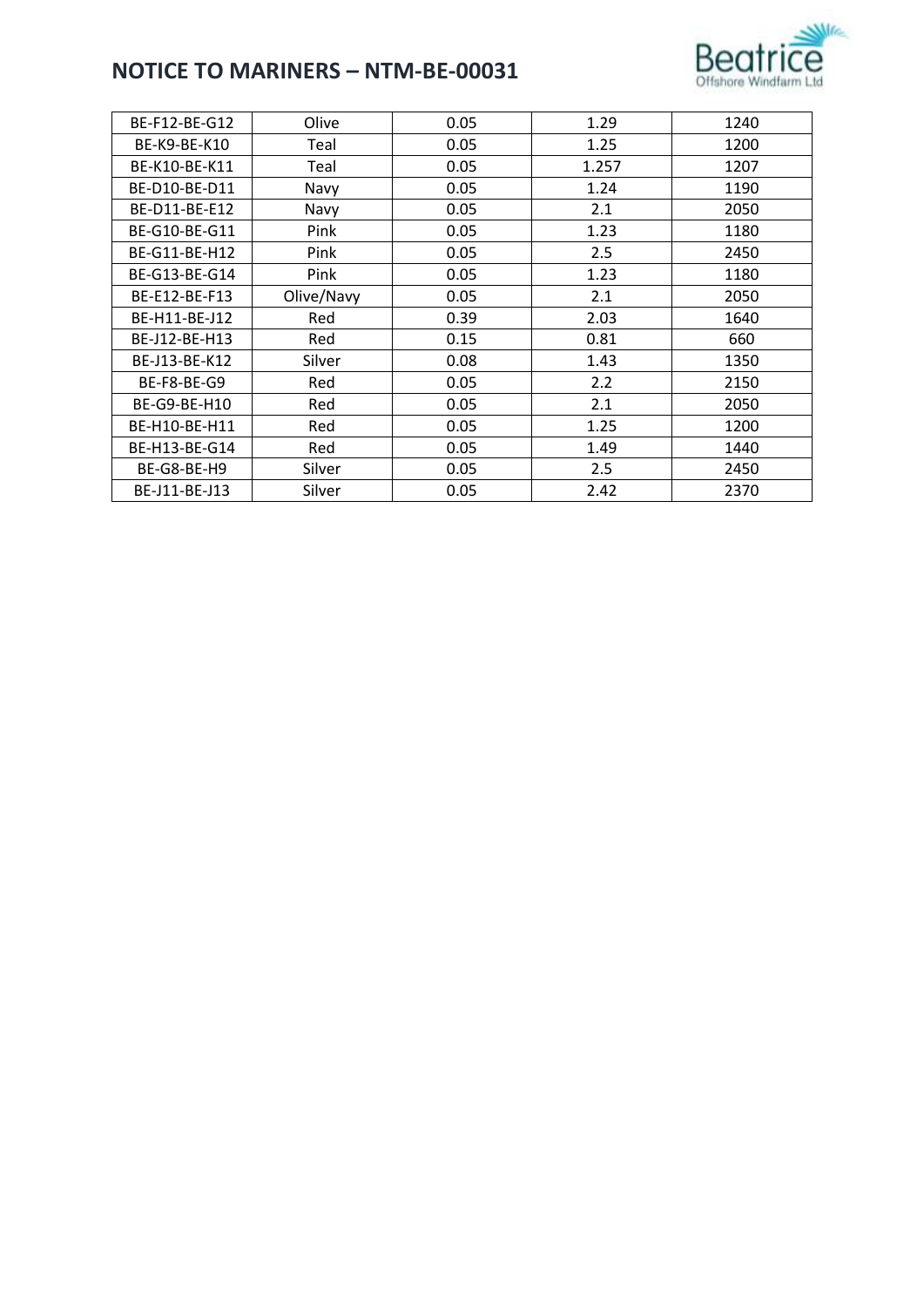

## **2. Activity Description**

On behalf of BOWL, vessel Glomar Worker will conduct non-intrusive ROV surveys of all Wind interarray cables listed in Table 1. It should be noted that the Glomar Worker will be operated in DPII mode during survey activity and will have restricted manoeuvrability.

### **3. Vessel associated with this Activity**

| <b>MV Glomar Worker</b>                    |                                                                                                                                                                                                                    |  |
|--------------------------------------------|--------------------------------------------------------------------------------------------------------------------------------------------------------------------------------------------------------------------|--|
| <b>General Description and Dimensions:</b> | 60.0 Meter Multipurpose Vessel                                                                                                                                                                                     |  |
| <b>Call Sign:</b>                          | 3EKK8                                                                                                                                                                                                              |  |
| <b>MMSI:</b>                               | 352110000                                                                                                                                                                                                          |  |
| <b>Onshore Representative:</b>             | <b>Beatrice Offshore Windfarm</b><br><b>Grey Coast Building</b><br>Harbour Quay<br><b>WICK</b><br>Caithness, KW1 5ET<br>Martin Sutherland - SSE Renewables<br>Tel: 07384241258<br>Email: Martin.Sutherland@sse.com |  |
|                                            |                                                                                                                                                                                                                    |  |